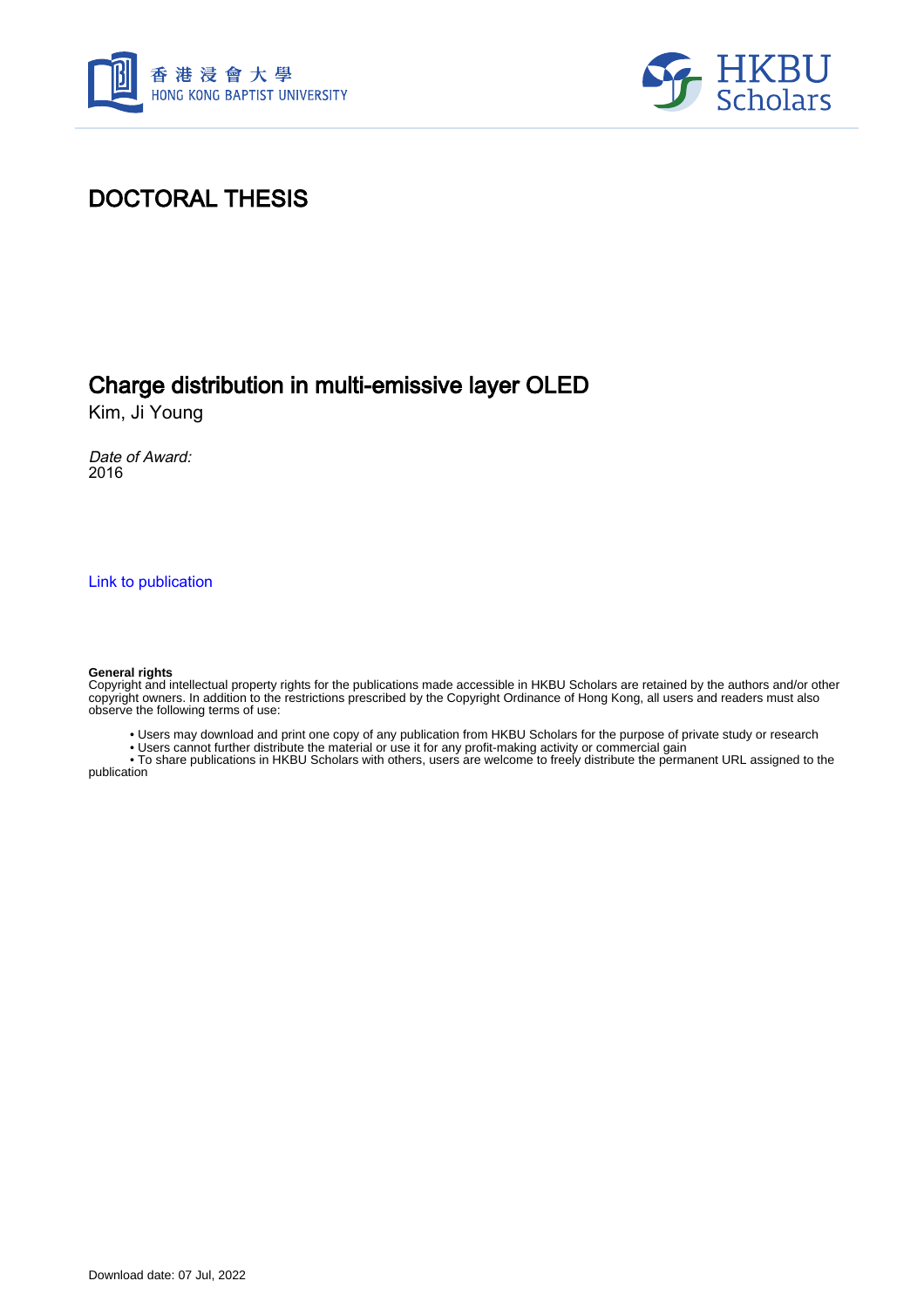### **ABSTRACT**

<span id="page-1-0"></span>Organic light-emitting diodes (OLEDs) have been considered as the future lighting and display system and rapidly growing since 1987. It has been already used in many commercial applications such as OLED televisions, cell phone displays, and lighting systems. The OLED has higher luminous efficiency and extremely thinner layer compare to any other lighting devices, also it has flexibility and self-emission. However, there are still some drawbacks for the device performances such as lifetime especially on blue organic films, cost of manufacturing process, and moisture that we need to work on before wide-scale commercialization like LCD or LED.

This thesis has focused on developing a charge distribution such as deriving empirical equations in multi-emissive layer OLED, improving external quantum efficiency (EQE) and lowering roll-off. Key results are summarized as follows:

(1) We seek to establish a quantitative method to estimate the holes and electrons ratio in the recombination zones. The result shows a trend in the charge recombination ratio depending on the hole and electron transport layer (HTL/ETL) thickness. We obtained an empirical relationship between electron/hole transport layer thicknesses and emission ratio in emissive layer (EML). In addition, the electroluminescence (EL) spectra were analyzed by fitting a Gaussian distribution for the two emissive layers to calculate the intensity ratio of the energy transitions. The arrival time of hole and electrons from each electrode was determined using the thickness and mobility of NPB as hole transport layer and TPBi as electron transport layer. From these initial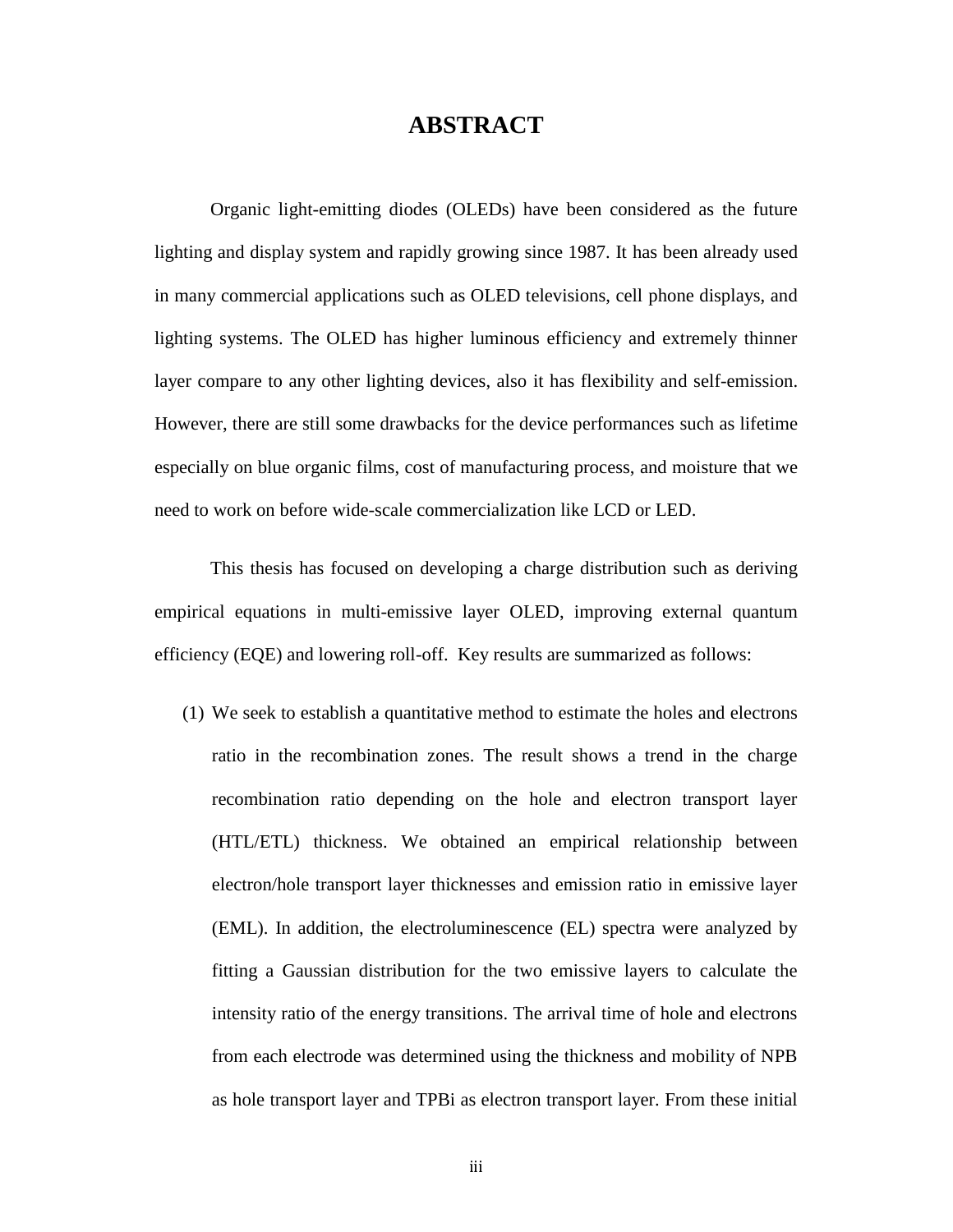results, we derived an empirical mechanism to meet with an exponential relationship that can allow us to design custom- made OLEDs.

- (2) We fabricated White OLEDs in which the emissive layers are chemically doped with blue and red fluorescent dopants of BUBD-1 and DCJTB. This work continues by estimating of emission ratio between red and blue emissive layers by changing the thicknesses of HTL and ETL. The recombination of charge carriers was first identified the location and then we derived an empirical equation for peak intensity ratio of EL spectra with respect to thickness of the HTL/ETL to determine how recombination zone depends on the HTL and ETL thickness. The EL spectra of WOLEDs were fitted with a Gaussian distribution for the two emissive layers using host-dopant system and intensity ratio of blue and red emission peak is 61:39 when thickness of HTL and ETL are 80nm and 20nm, respectively. Also, this intensity ratio of blue and red emission peak (61:39) has the CIE color coordinates of (0.34, 0.40). We obtained a preliminary relationship between thickness of electron/hole transport layer and ratio of two emission peaks.
- (3) The improved external quantum efficiency (EQE) and reduced roll-off properties of blue phosphorescent organic light-emitting diodes (PHOLEDs), were obtained with structure, ITO/NPB (40 nm)/TCTA (20 nm)/mCP:FIrpic (7%)(30 nm)/TPBi (30 nm)/Liq (2 nm)/Al (80 nm) by incorporating a TCTA inter-layer. We compared the properties of BCP and TPBi as the ETL with a typical structure of HTL/ EML/ETL in OLEDs and utilized inter-layer in the optimized structure to enhance EQE to 52% at 5.5 V, also stabilize the roll-off of 63%. The use of inter-layer in blue PHOLEDs exhibits a current efficiency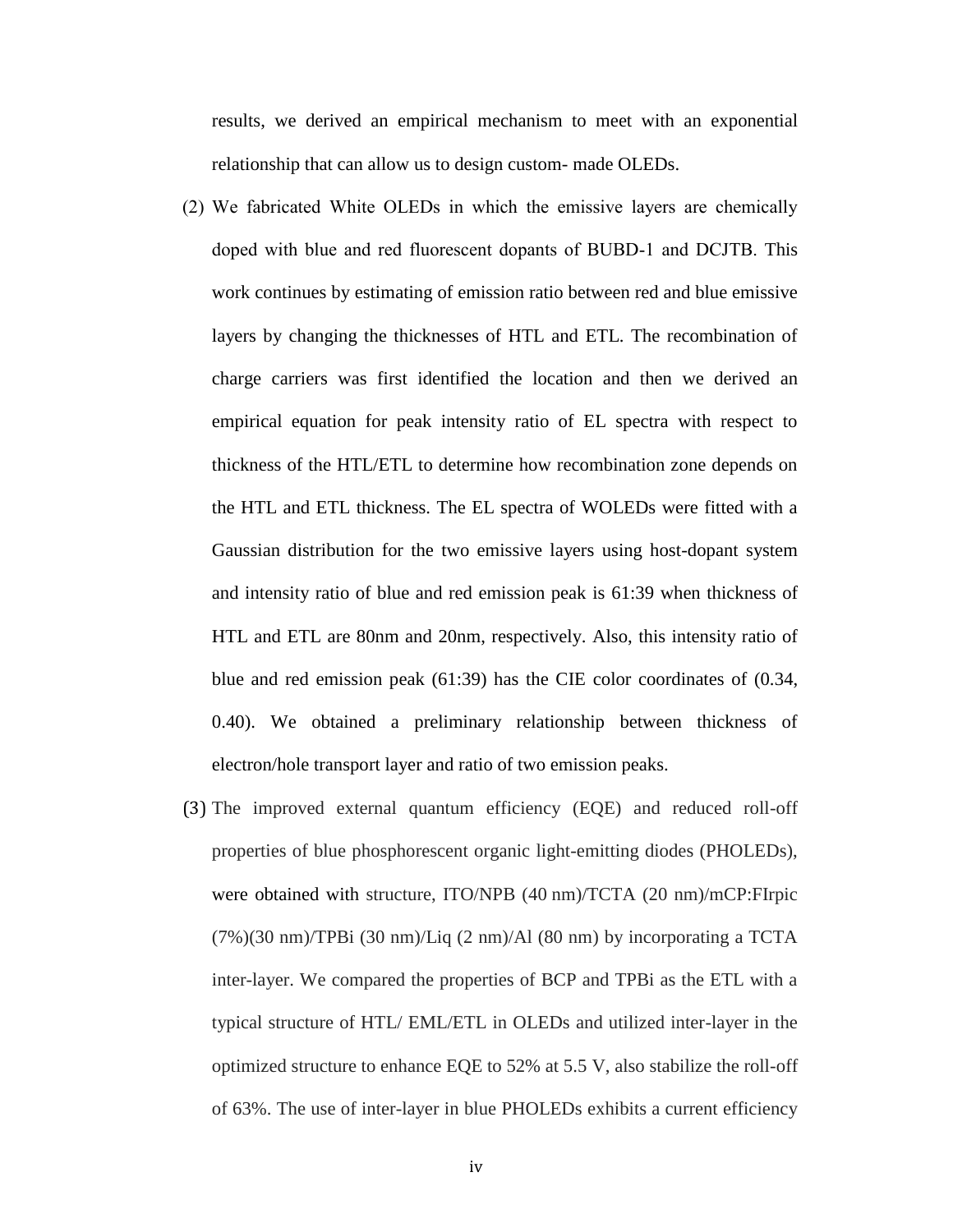of 10.04 cd/A, an EQE of 6.20% at 5.5 V and the highest luminance of 10310 cd/m<sup>2</sup> at 9.5 V.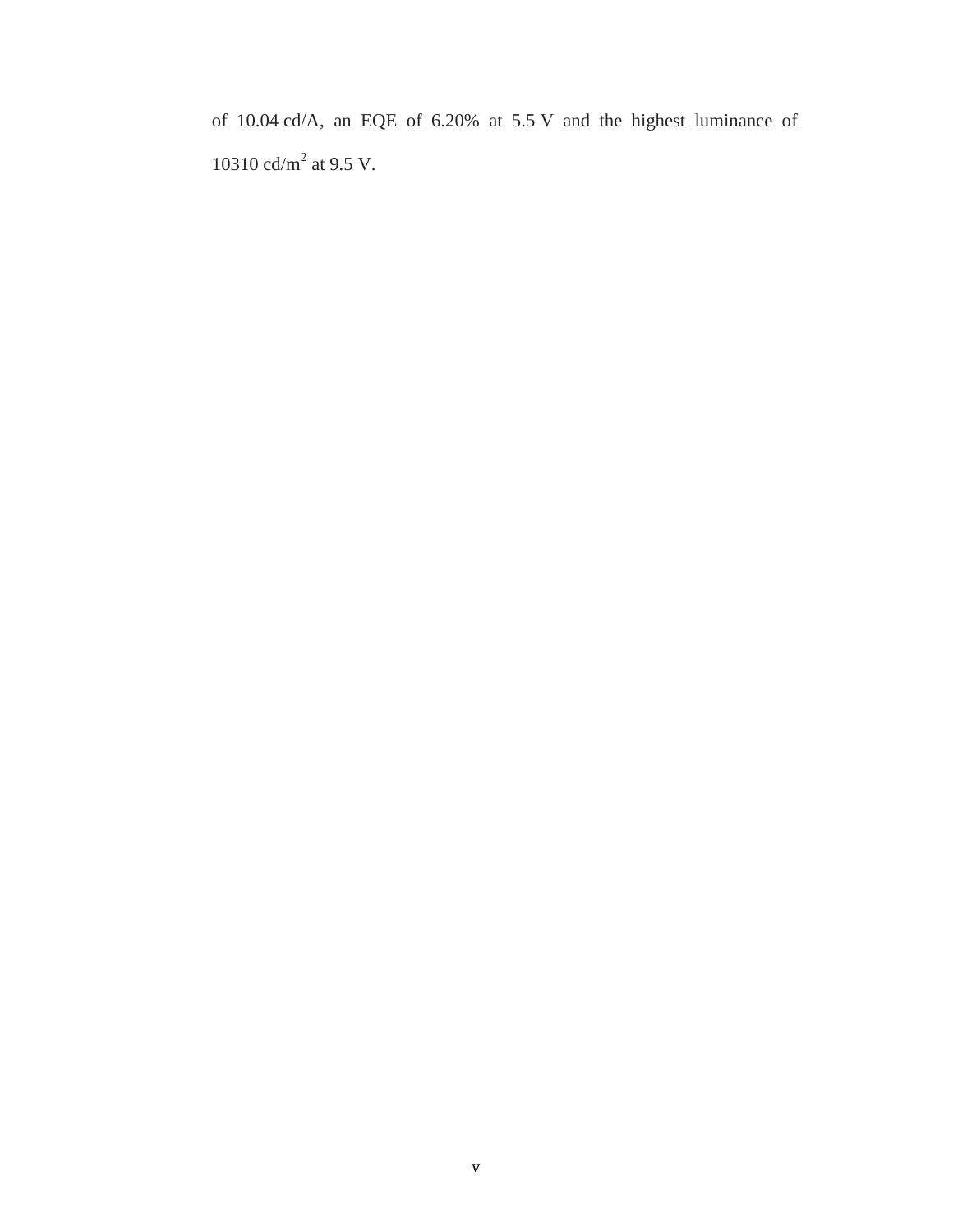# **Table of Contents**

<span id="page-4-0"></span>

| Chapter 1 Introduction and Background 1                             |  |
|---------------------------------------------------------------------|--|
| <b>Background of Organic Light-Emitting Diodes (OLEDs) 1</b><br>1.1 |  |
| 1.2                                                                 |  |
| 1.3                                                                 |  |
| Properties and Commercialized applications of OLEDs4<br>1.4         |  |
|                                                                     |  |
|                                                                     |  |
|                                                                     |  |
|                                                                     |  |
|                                                                     |  |
|                                                                     |  |
|                                                                     |  |
| 2.2.2 Power efficiency, luminance and current efficiency 21         |  |
|                                                                     |  |
|                                                                     |  |
|                                                                     |  |
|                                                                     |  |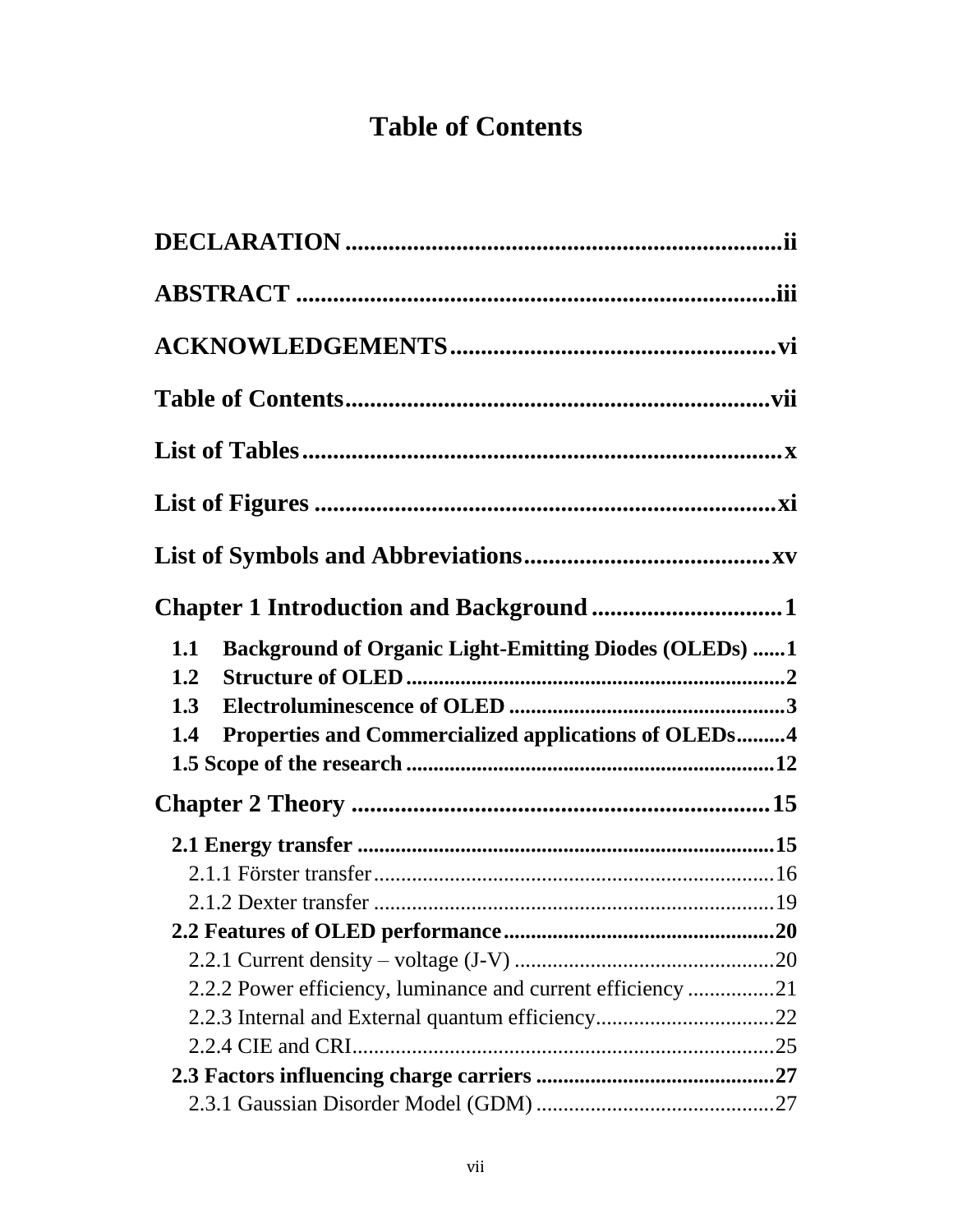| 3.2 Fabrication and Characterization of OLED 35                  |  |
|------------------------------------------------------------------|--|
| 3.2.1 Thermal Evaporator System: Model OM-2000R 35               |  |
|                                                                  |  |
|                                                                  |  |
|                                                                  |  |
|                                                                  |  |
|                                                                  |  |
|                                                                  |  |
|                                                                  |  |
| Chapter 4 Quantification of the Charge Distribution in           |  |
| <b>Blue-Green OLED with Multi-Recombination Zones46</b>          |  |
|                                                                  |  |
|                                                                  |  |
|                                                                  |  |
|                                                                  |  |
| <b>Chapter 5 Quantitative Analysis of Charge Distribution in</b> |  |
| Bi-Emissive layer White Organic Light-Emitting Diodes            |  |
|                                                                  |  |
|                                                                  |  |
|                                                                  |  |
|                                                                  |  |